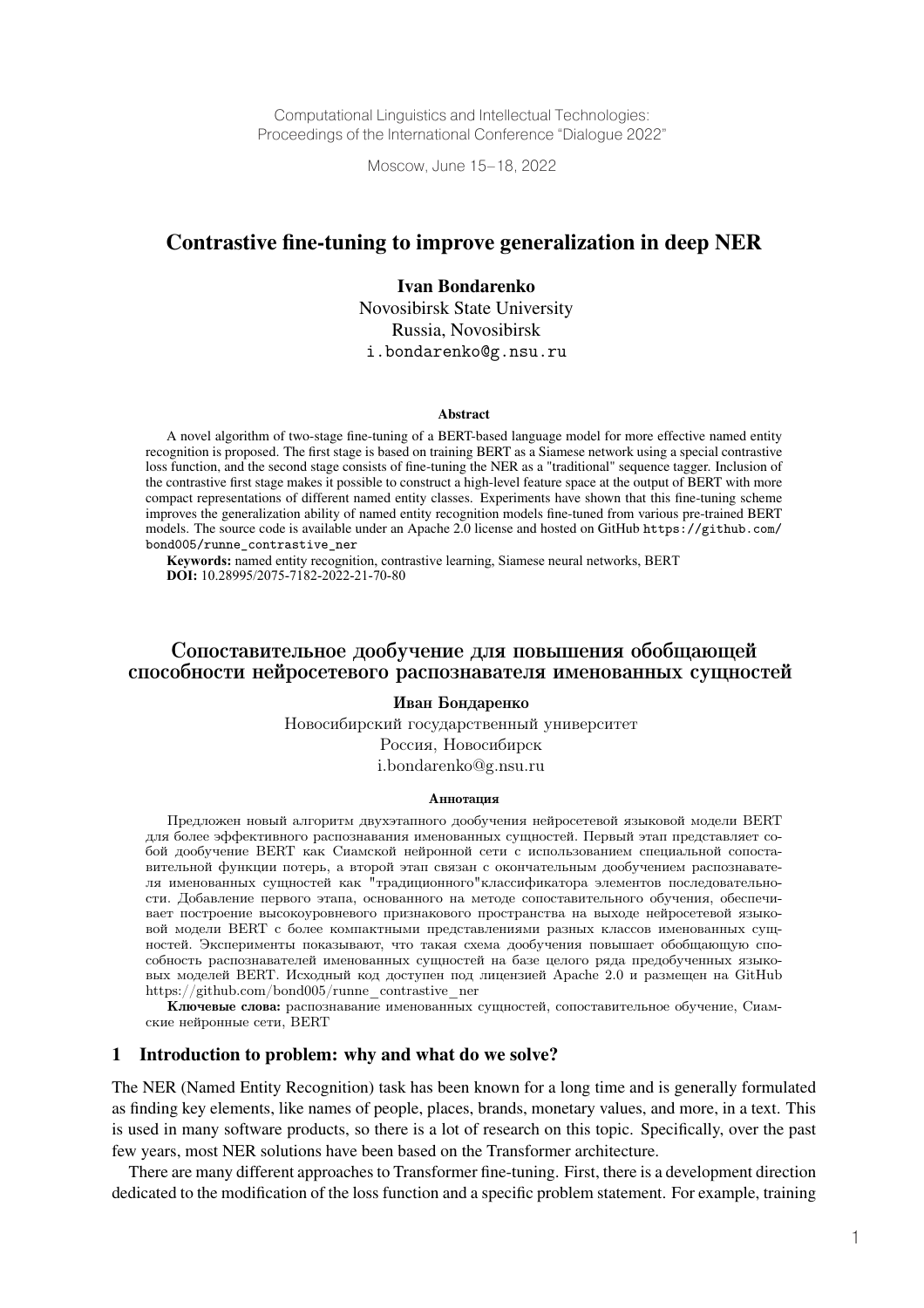problem could be set as machine reading comprehence (question answering) instead of the standard sequence classification, or focal loss, dice loss and other things from other deep learning domains could be used instead of the standard cross-entropy loss function. Second, there are papers devoted to BERT extension, related to adding more input information from the knowledge graph, morpho-syntactic parsers and other things. Third, there is a group of algorithms associated with changing the learning procedure, such as metric learning (contrastive learning).

Each direction has its own advantages and disadvantages, but the metric learning seems the most promising to us. Because the goal of any training is not to overfit the training sample and not just to take the top of the leaderboard on a particular test sample from the general population, but to ensure the highest generalization ability on the general population as a whole. High generalization ability is associated with good separation in the feature space. A good separation is possible when objects of different classes form sufficiently compact regions in our space. And methods of contrastive learning achieve better separation.

Our goal is to test, on the basis of the RuNNE competition (Artemova et al., 2022), how true are these theoretical considerations in practice and how much will the use of comparative learning in BERT's fine tuning allow us to build more compact high-level representations of different classes of named entities and, as a result, improve the quality of recognition of named entities.

## 2 Standing on the shoulders of giants: research of our predecessors

Let's consider some important approaches illustrating the previously described directions. In one the approaches, described in the paper "A Unified MRC Framework for Named Entity Recognition"(Li et al., 2020a), the sequence tagging task transformed into question answering. The inputs of the model are the "question" in natural language (for example, "Find locations in the text") and the text, for which the model must predict the indexes of the beginning and the end of the entity, which is the answer to the "question". Questions are generated separately for each entity class and can be done manually or based on rules. The model trained in this way showed the best quality of results compared to other BERT-based models on various datasets, including those with nested entities.

A comparable result was achieved by the WCL-BBCD(Zhou et al., 2022) approach, where, instead of changing the task, a modified training procedure of the BERT-based model is used. Additionally, a priori information from knowledge graphs is also used. The idea of BERT training is representation learning - it is necessary to teach the model to separate representations of different classes in the feature space. To do this, the generation of "similar" sentences by translating into another language and then back-translating into the original language is used. The better the model determines whether a pair of sentences are similar or not, the more the classes of entities contained in these sentences are separated in the feature space, and the better the model will be fine-tuned for the NER task. This idea is similar to ours.

Contrastive learning also helps to get better results in the few-shot NER problem. For example, the authors of the CONTaiNER(Das et al., 2021) article successfully used contrastive learning to solve the few-shot problem and surpassed the results of previous models. In that model, unlike ours, Gaussian embeddings were used and there was no second stage of fine-tuning.

We looked at the approaches that, in one way or another, inspired us to create our model. There are also many other popular and interesting approaches to various formulations of the NER problem.

### 3 CoNER: proposed contrastive named entity recognizer

We propose CoNER - a Contrastive Named Entity Recognizer. It is based on a special two-stage finetuning of a pretrained BERT language model:

- The first stage is a fine-tuning of the pretrained BERT as a Siamese neural network to contrast semantics of different entities in text pairs
- The second stage is a fine-tuning of the resultant neural network as a standard NER (i.e. sequence classifier) with a BILOU tagging scheme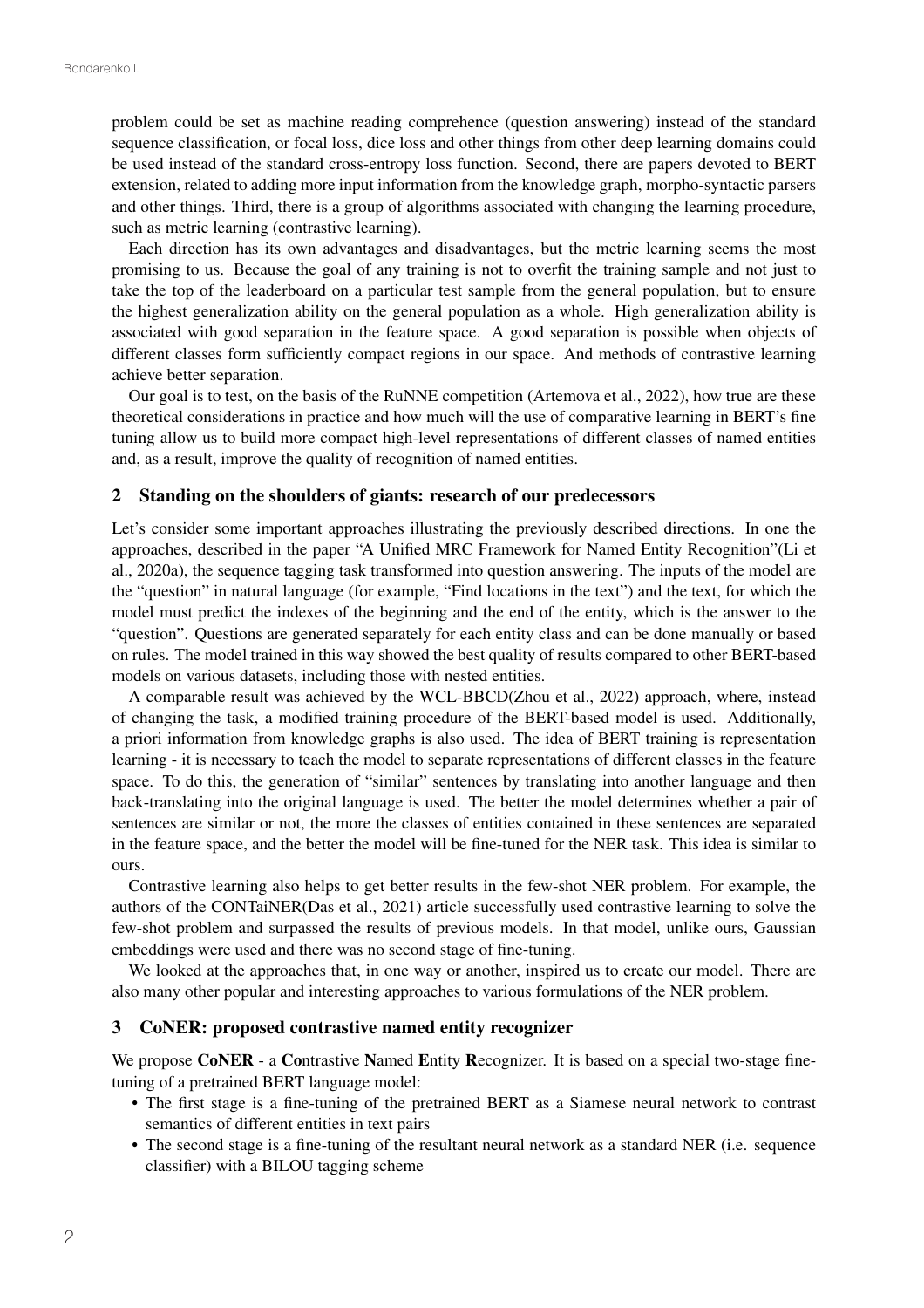#### 3.1 Contrastive fine-tuning

The first stage of the fine-tuning is based on working with BERT as with the Siamese neural network with a contrastive loss (see Figure 1).



Figure 1: Entity masking example for the sequence outputs of two BERT sub-networks in the contrastive learning with Siamese BERT.

Unlike the well-known Sentence BERT (Reimers and Gurevych, 2019), we work with pairs of entities such as text segments instead of pairs of whole texts. Each text segment is specified as a pair  $Ent = \langle$  $S, M >$ , where S corresponds to a tokenized sentence containing the entity, and M specifies a token-intext mask that defines the bounds of the entity. Thus, the named entity embedding generated from the last hidden layer of BERT is described using the following expression:

$$
H(S, M) = F_{\text{BERT}}(S) \circ M,\tag{1}
$$

where ( ∘ ) is a masking operator which implements an element-wise multiplication between matrices of the same sizes (a masked matrix of embeddings and a masking matrix of zeros and ones).

After that we apply  $L_2$  normalization to the named entity embedding to regard it as point on a unit hypersphere:

$$
\widetilde{H}(S,M) = \frac{H(S,M)}{||H(S,M)||} \tag{2}
$$

Finally, we formulate the probability of the classes of the entities in the pair matching based on the euclidean distance between their embeddings as points on the unit hypersphere: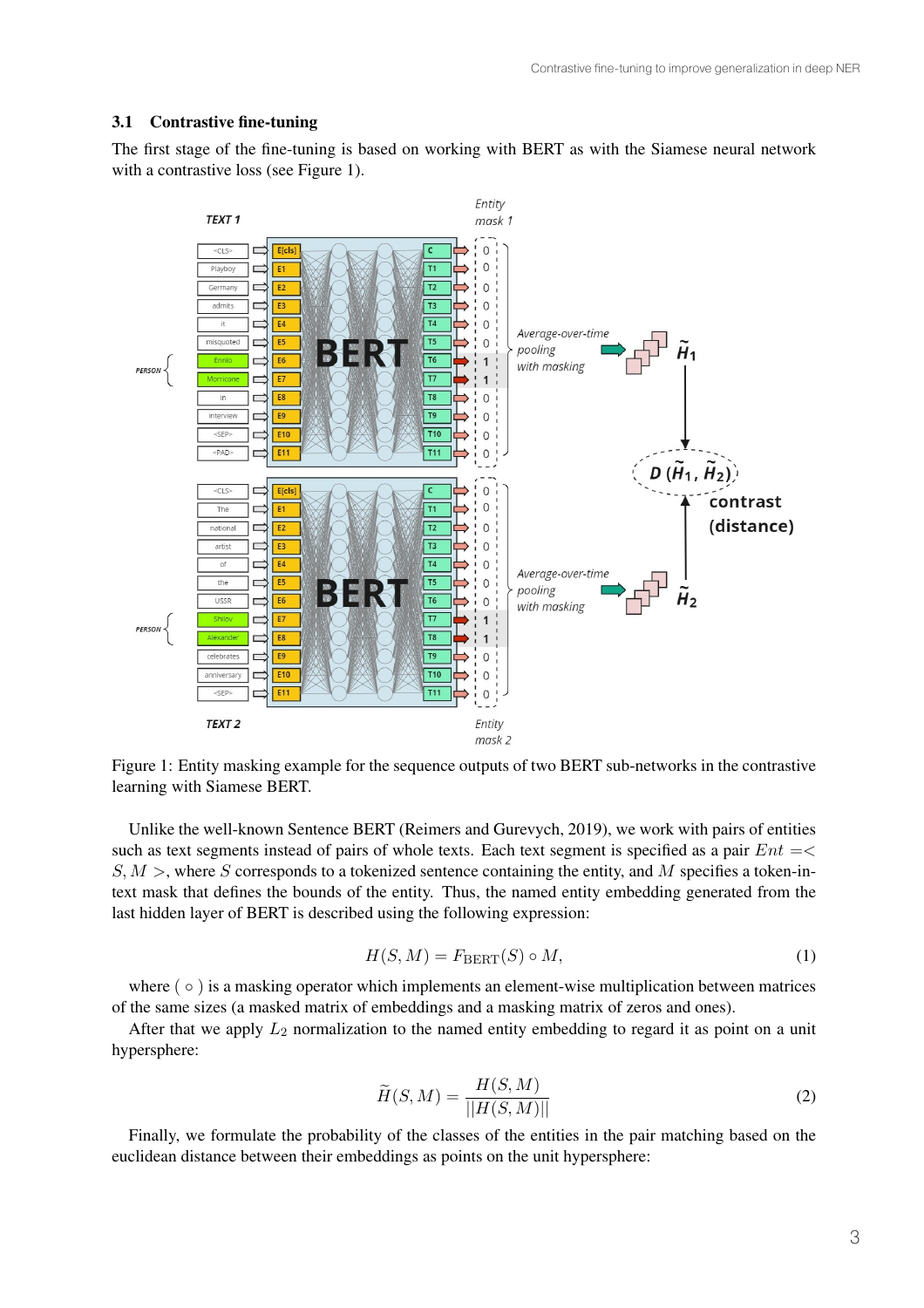$$
p(\widetilde{H}_1, \widetilde{H}_2) = \frac{1 + \exp(-m)}{1 + \exp(D(\widetilde{H}_1, \widetilde{H}_2) - m)},
$$
\n(3)

where  $m$  is the margin parameter to inflict of a penalty on the matched pairs with a too large distance (usually it equals to 1). Then we can use the log-loss as in the classification case. This distance based logistic (DBL) loss for Siamese neural networks was firstly proposed for a special computer vision task, concerned with localizing street views on satellite images. (Vo and Hays, 2016)

In comparison with a "classical" contrastive loss function, which is popular for Siamese neural networks, the DBL loss function is more effective owing to quicker convergence. In contrast to classification loss function after Siamese network structure such as Sentence-BERT, the DBL loss function does not need an additional trainable layer what allows us to stay focused on fitting the BERT sub-network only. Unlike the popular  $N$ -pairs loss and the SupCon loss function (Khosla et al., 2020), the DBL loss function provides a more stable training process on small mini-batches, and it is less inclined to the exploding gradients problem in such situations.

#### 3.2 Final fine-tuning for NER

We use the BERT model fine-tuned according to the principles from subsection 3.1 as the base for a multi-head sequence classifier where each head corresponds to one of 29 named entity classes. Since a named entity can consist of several tokens, then we use the BILOU tagging scheme and describe the named entity class as a system of five token classes: the Outside, the Beginning, the Inside and the Last tokens of multi-token chunks (see example 5) as well as Unit-length chunks (see example 4).

For example, the text "*В Китае отметили 170-летие публикации «Коммунистического манифеста»*" (in English, "China celebrated the 170th anniversary of the publication of the Communist Manifesto") contains several named entities of different classes. Examples 4 and 5 illustrate applying BILOU tagging to the named entities in this text, which consist of single token and multiple tokens, accordingly:

- (4) *В Китае отметили 170-летие публикации « Коммунистического манифеста* O U O O O O O O *»*  $\Omega$ 'BILOU labeling for the unit-length entity of the COUNTRY class'
- (5) *В Китае отметили 170-летие публикации « Коммунистического манифеста* O O O O O B I I *»* L 'BILOU labeling for the multi-token entity of the WORK\_OF\_ART class'

We have two reasons for using BILOU instead of well-known BIO (the Beginning - the Inside - the Outside) tagging scheme:

- 1. some preceding experiments demonstrate that the BILOU formalism outperforms the BIO tagging scheme. (Ratinov and Roth, 2009)
- 2. but also more importantly, the BILOU scheme brings more a priori knowledge about the structure of a natural language in trainable model.

As a result of the above, the second fine-tuning stage is defined as training to solve 29 tasks of 5-class token classifications. The trainable algorithm consists of:

- the shared hidden layer (Transformer base) fine-tuned on the previous stage
- 29 different time-distributed dense layers (neural heads) initialized randomly.

The total loss function for the trainable algorithm is formulated as the sum of particular loss functions (named entity losses) associated with each of 29 neural heads. In this case the key problem is determining the named entity loss function. We propose a special loss as weighted combination of the usual categorical crossentropy for multiclass classification and the dice loss for binary classification *O* vs. *non-O* (i.e. all entity tokens including the Beginning, the Inside, the Last, and the Unit are opposed to the Outside):

$$
NEL = -\alpha \cdot \sum_{i \in T} (\mathbf{y}_i \cdot \log(\mathbf{p}_i)) - \frac{2 \cdot \sum_{i \neq O} \mathbf{p}_i \cdot \sum_{i \neq O} \mathbf{y}_i + \gamma}{\left(\sum_{i \neq O} \mathbf{p}_i\right)^2 + \left(\sum_{i \neq O} \mathbf{y}_i\right)^2 + \gamma} + 1.0
$$
 (6)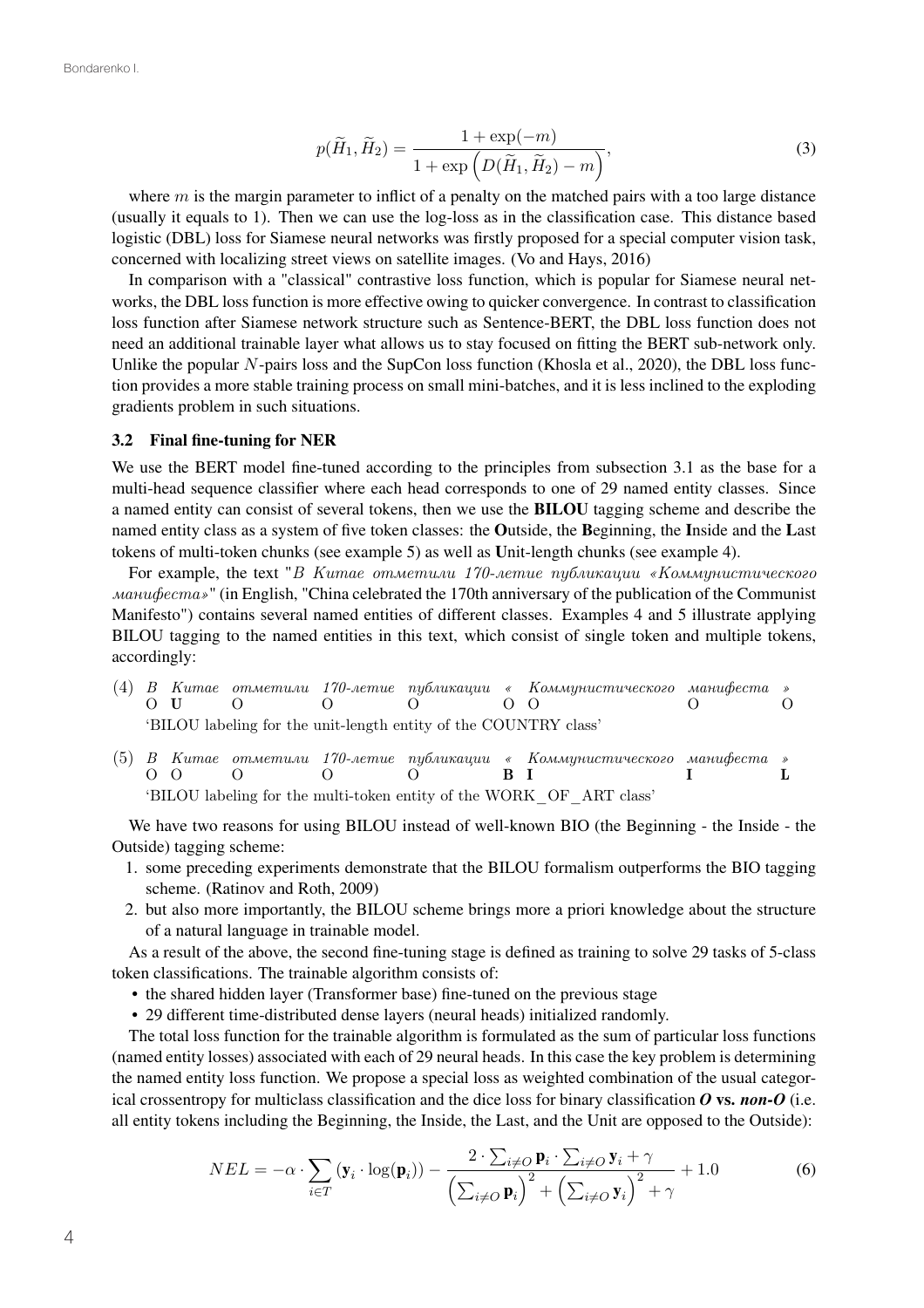where  $T = \{O, B, I, L, U\}$  is the set of all BILOU tags for the named entity,  $\alpha$  is the weight of the cross-entropy item, and  $\gamma$  is the smoothing factor in the nominator and denominator of the dice loss.

The dice loss item is included in the total formula of the named entity loss to reduce the influence of the background-object label imbalance in data (evidently, frequency of the Outside tag is far greater than frequency of all entity tags, and it is a severe issue). As is well known, the dice loss has the class re-balancing property (Li et al., 2020b). Thus, the proposed named entity loss combines two advantages:

- the dice loss item attaches the robustness to imbalance,
- the categorical cross-entropy loss item accounts for the BILOU scheme which leads to better modeling the multi-token entities.

It should be clarified that the first advantage is important for the named entity recognition task, since labels of any named entity class are very unbalanced (the number of words labeled as entities is extremely less than number of non-entity words). However, the dice loss conforms to the binary classification problem, while the BILOU scheme can be implemented as the multiclass classification problem only. Consequently, we need to preserve the multiclass component in the formulated loss function. This implies the significance of the second of these advantages.

#### 3.3 Rescoring with Viterbi algorithm

The posterior probability distribution  $P(L|W)$  of the BILOU tag sequence L given the input word sequence  $W$  is calculated using Bayes' theorem:

$$
P(L|W) = \frac{P(W|L) \cdot P(L)}{P(W)},\tag{7}
$$

where  $P(W|L)$  is an observation likelihood estimated by the corresponding neural head of the multihead NER from subsection 3.2,  $P(L)$  is a prior distribution of BILOU tags determined by the language structure, and  $P(W)$  is a marginal distribution which does not depend on any BILOU tag sequence (hence we can neglect it). Thus the best way to find an optimal sequence of the BILOU tags is based on well-known Viterbi search:

$$
L^* = \arg\max_{L} \left( p(W|L)P(L) \right). \tag{8}
$$

The description of Viterbi algorithm is trivial and can be found in various papers and books on natural language processing and speech recognition (for example, see (Jurafsky and Martin, 2008)). Nevertheless, it would be interesting to describe a technique for forming the prior distribution of BILOU tags. The fact is that the input sequence does not consist of true words. Text units of the sequence are sub-words built with a byte pair encoding according to the tokenization algorithm for the BERT model. Each true word can consist of one or multiple such sub-words. Correspondingly, we define four cases:

- the sub-word is equal to the true word,
- the sub-word is the first part in the true word;
- the sub-word is the middle part in the true word;
- the sub-word is the last part in the true word.

These cases are illustrated by the example 9. The true word "*импичмент*" (in English, "impeachment") is represented by one sub-word, but another true word "*Руссефф*" (in English, "Rousseff", which is the surname of the 36th president of Brazil) consists of three sub-words, i.e of the first, middle and last parts of the true word, accordingly.

(9) *Президенту Бразилии* президенту брази ##лииµди ##л ##меµрус ##сеф ##ф\_грозит\_импичмент *Дилме Руссефф грозит импичмент* 'Possible tokenization cases (the SberDevices RuBERT-large tokenizer is used)'

Possibility transitions from one BILOU tag to another are different for each of these cases, and the prior distribution  $P(L)$  is defined differently too. The discrete-time Markov chains for these four cases are shown on Figure 2.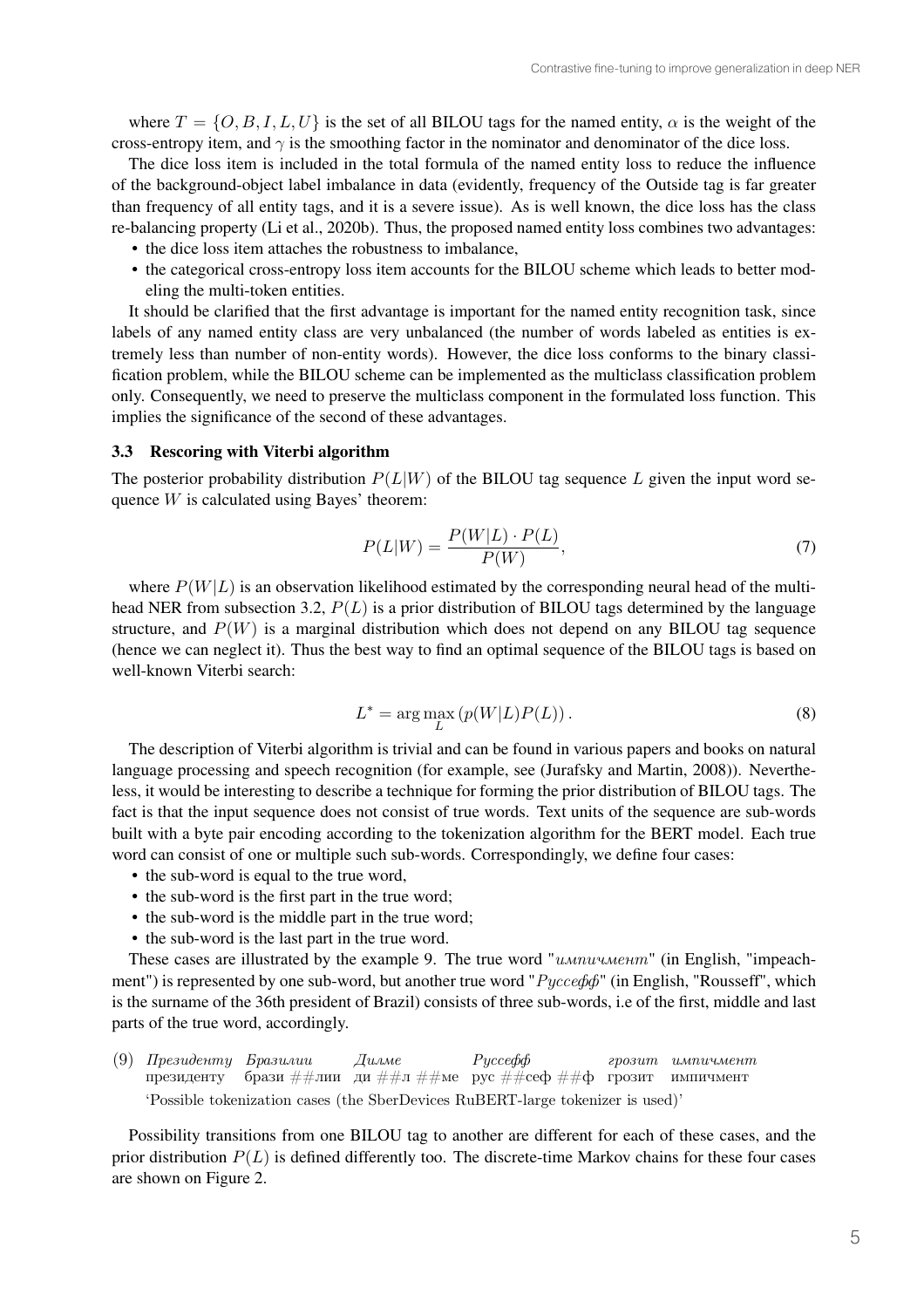

Figure 2: Four discrete-time Markov chains, which describe the BILOU tag transitions for: (a) the subword equals the whole word, (b) the first, (c) the middle, and (d) the last sub-word in the word.

Using the Viterbi search instead of the simplest greedy search allows us to rescore the output probabilities of the neural head accounting for some a priori knowledge, and the abovementioned way to determine the prior distribution of BILOU tags rationally specifies this knowledge.

## 4 Analysis and discussion

We evaluated the quality of several versions of CoNER on the NEREL dataset (Loukachevitch et al., 2021) in the context of the abovementioned RuNNE competition (Artemova et al., 2022). The F1 score is the relevance criterion of the quality, and it allows us to compare different NER algorithms to confirm or deny our hypothesis about effectiveness of the contrastive fine-tuning. Nevertheless, to explain the reasons of effectiveness of the the contrastive fine-tuning in CoNER, we need more than just comparing its F1 score to other NERs. In addition, it is important and necessary to analyze CoNER's mistakes in an attempt to find some patterns and regions of the algorithm errors. These issues will be the subject of further discussion in this section.

#### 4.1 CoNER vs. standard NER: what's better?

We proposed the described two-stage fine-tuning to improve a NER quality. We explained the theoretical basis of the improvment. However, practice is the criterion of truth. We organized a series of experiments to compare two fine-tuning schemes:

- standard NER: fine-tuning BERT as a sequence classifier only;
- CoNER: two-stage fine-tuning BERT including the contrastive-based learning as the first stage.

Both fine-tuning schemes were started from three pretrained BERT models: the DeepPavlov RuBERT and two variants (base and large) of the SberDevices RuBERT. Here is a brief note about the difference between these pretrained models. The DeepPavlov model was trained on the Russian part of Wikipedia and news data. The SberDevices team added the Taiga corpus and a fiction corpus into the training data for both of its models. The SberDevices RuBERT-large is larger than the other two models. Also, in contrast to the DeepPavlov RuBERT, all the models of SberDevices are lowercased.

According to the description in Section 1, there were two formulations of the problem, or two kinds of tasks: the main task and the few-shot task. All entity classes in the few-shot formulation were very rare in the training data, which led to a significantly greater imbalance of data set in relation to these entities.

Both tasks were solved using the same NER algorithm which was trained on the common training set. After that, the quality of this NER for solving any task was evaluated on the same test inputs, but test labels for each task were different depending on the corresponding entity classes. The results of the experiments in the main formulation (main results) are presented in Table 1, and the results of analogous experiments for the few-shot task (few-shot results) are presented in Table 2.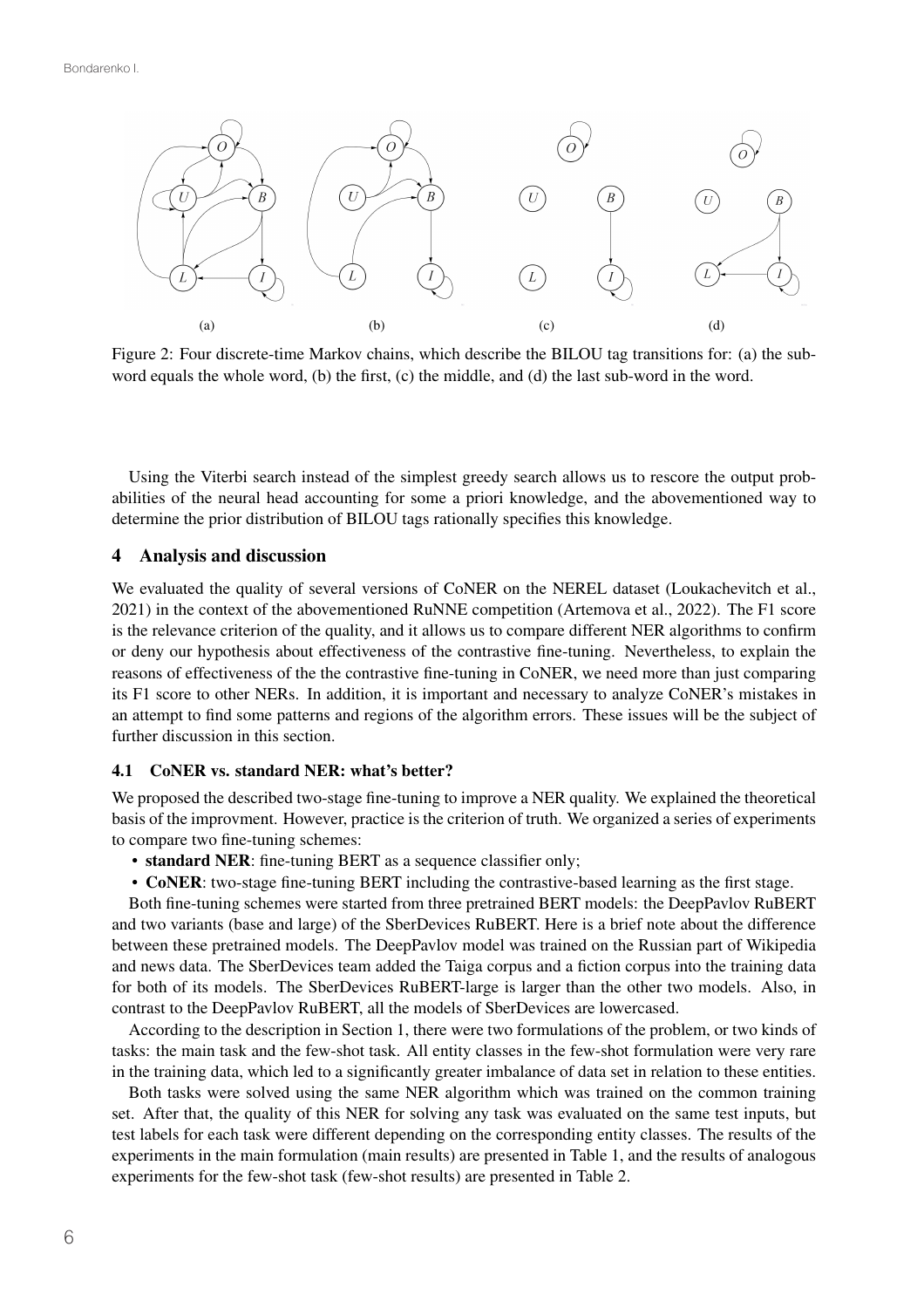| Type of pre-trained model   Standard NER CoNER |               |  |
|------------------------------------------------|---------------|--|
| DeepPavlov RuBERT                              | 0.7202 0.7425 |  |
| SberDevices RuBERT base                        | 0.6931 0.7233 |  |
| SberDevices RuBERT large                       | 0.7089 0.7113 |  |

Table 1: Main results (F1-macro scores) after different fine-tuning schemes from different pre-trained BERT models on the test data (i.e. at the RuNNE test phase).

| Type of pre-trained model | <b>Standard NER CoNER</b> |               |
|---------------------------|---------------------------|---------------|
| DeepPavlov RuBERT         |                           | 0.3231 0.4037 |
| SberDevices RuBERT base   | 0.3320 0.5099             |               |
| SberDevices RuBERT large  |                           | 0.4372 0.5256 |

Table 2: Few-shot results (F1-macro scores) after different fine-tuning schemes from different pre-trained BERT models on the test data (i.e. at the RuNNE test phase).

Results of CoNER appear to be better for either type of the task (main and few-shot). We used the Wilcoxon signed-rank test for statistically significant acceptance of this statement. To test the null hypothesis that there is no difference between quality measurements of a standard NER and CoNER, we applied the two-sided test. Evidently, size of both measurement sets is 6 as sum of 3 samples for the main task and 3 samples for the few-shot task. As a result, the test statistic was 0.0 with  $p$ -value of 0.03125. Hence, our null hypothesis was rejected at a confidence level of 0.05, and the differences in quality were confirmed.

The following conclusions and summary can be made from these experiments:

- 1. CoNER is better than a standard NER, and inclusion of contrastive learning in the fine-tuning scheme improves the generalization ability of any NER in any formulation of the problem.
- 2. This advantage of CoNER is more apparent for the few-shot task.
- 3. Using case-insensitive pretrained model similar to all SberDevices models reduces the NER quality for the main task. However, it likely is more effective in the few-shot formulation of the problem owing to suppression of the over-fitting on very imbalanced text datasets.

For the final submission to the RuNNE leaderboard, we selected CoNER based on the BERT model pretrained by the DeepPavlov team. This submission turned out to be the third out of 10 in the leaderboard for main task, and the eighth out of 10 in the few-shot formulation of the problem.

### 4.2 Why does contrastive-based fine-tuning matter?

It can be seen that CoNER is better than a standard NER, and the contrastive fine-tuning works. Nevertheless, we would like to explain these results. In section 2, we proposed a two-stage fine-tuning with the contrastive first stage based on our supposition that Siamese neural network as a typical kind of the contrastive learning algorithm has better discriminative ability in comparison to a standard classifier.

As they say, "a picture is worth a thousand words", and this picture is shown on Figure 3. It illustrates the compactness of the entity word representations in different feature spaces obtained from the sequence output of different BERT models. MONEY is used as a typical example of named entity class in this figure. As Figure 3a demonstrates, entity words and other words cannot be well separated in the usual pretrained BERT embedding space. Figure 3b shows that they have become better separated after fine-tuning BERT as standard sequence classifier. Better, but not by much. And only inclusion of the contrastive learning in the fine-tuning scheme, i.e. fine-tuning BERT as Siamese neural network, significantly increases the compactness and separability of entities in the word embedding space (this effect is clearly visible in Figures 3c and 3d).

Besides the abovementioned visual explanation, we analyzed the quality of representations of entity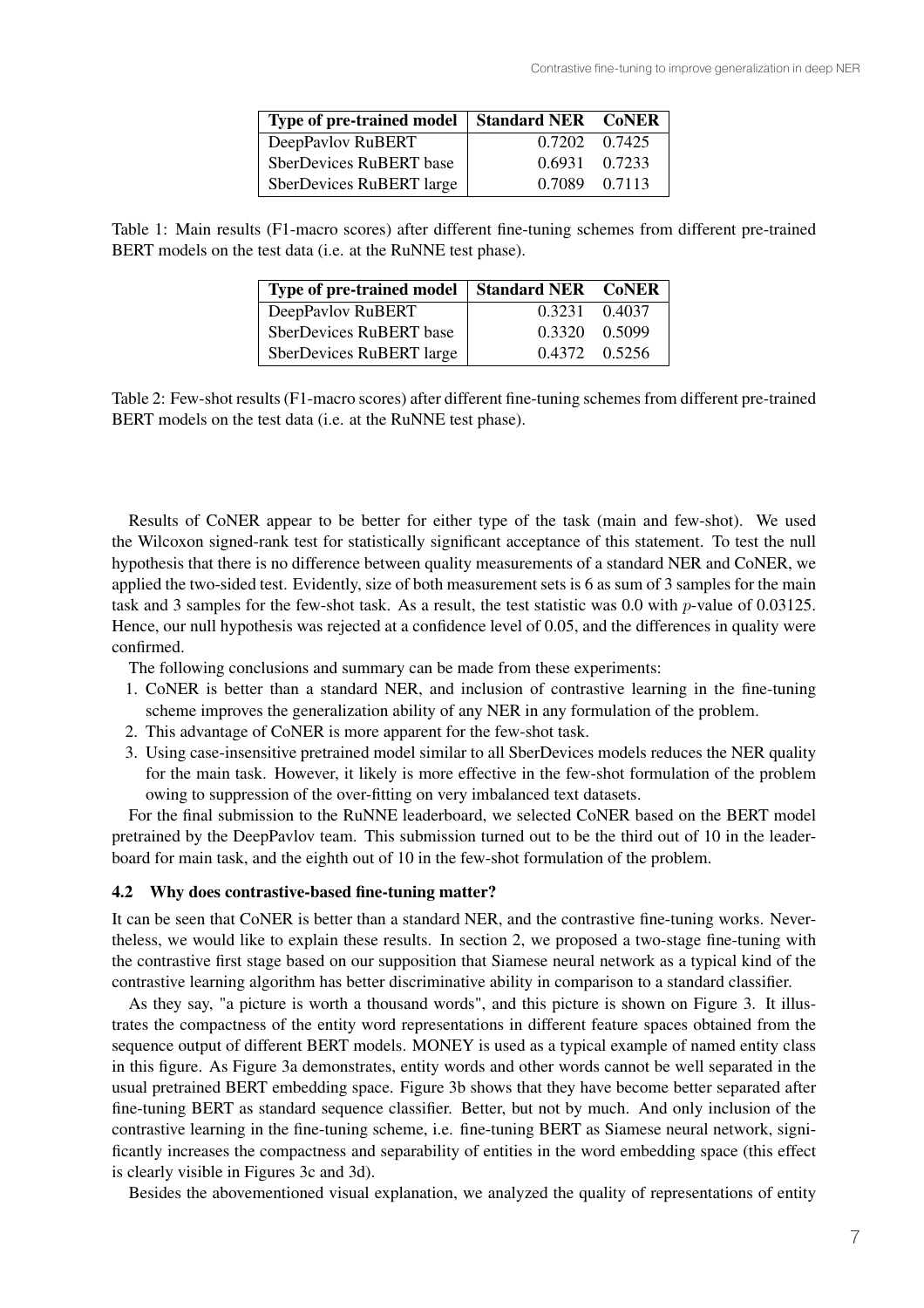Bondarenko I.



Figure 3: UMAP projections of 768-dimensional contextual embeddings of test words associated with MONEY entities and everything else, where (a) the embeddings before any fine-tuning RuBERT, (b) after fine-tuning as the standard NER, (c) after the first and (d) second stage of the proposed two- stage fine-tuning. The red crosses present words of money entities, and the blue dots are everything else, i.e. words of other entity classes and various background words.

words with and without the contrastive-based fine-tuning stage using the Silhouette Coefficient, wellknown as a representative metric for the clustering performance evaluation. We formulated a hypothesis that the contextual word embeddings generated by BERT from CoNER allow us to build a more separable entity space compared to BERT from a standard NER. To test this hypothesis, we did the following steps:

- 1. We calculated contextual word embeddings from the last hidden output of the standard NER for all words in the test set. Thereby, we built a new feature space of words from named entities.
- 2. We separated all these words in the formed feature space into two clusters according to manual entity labeling: entity and non-entity. We did it for each of 29 entity classes, and we obtained 29 kinds of clustering.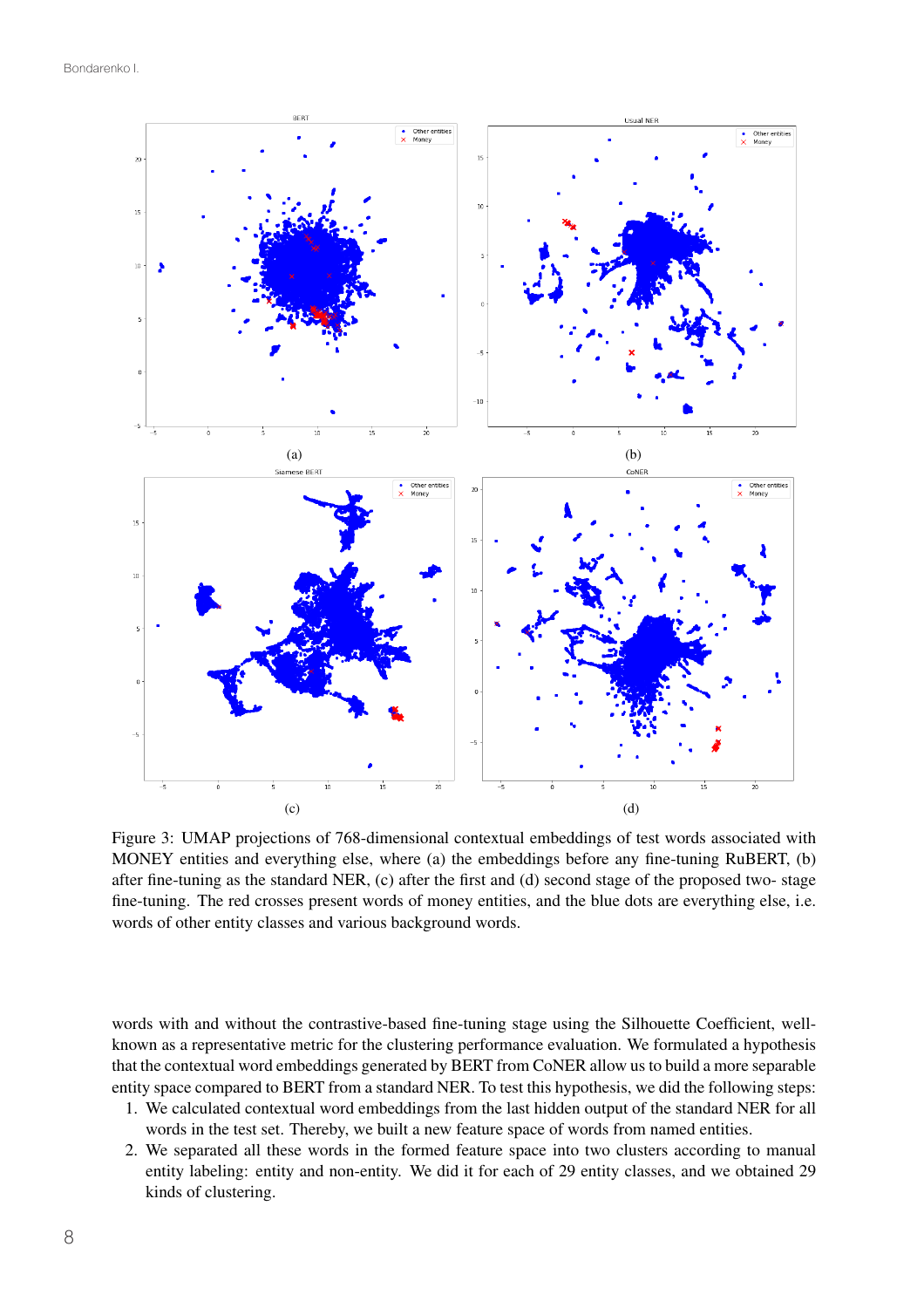- 3. We evaluated the Silhouette Coefficient for each kind of clustering from 29. Thus, we formed 29 measure samples.
- 4. Then we repeated these three steps with CoNER instead of the standard NER. As a result, we got yet another measure sampling with 29 elements.

The two measurement samplings are shown in Table 3. The superiority of representations from CoNER is observable to the unaided eye. Nevertheless, we applied the dependent  $t$ -test for paired samples for statistically significant acceptance of difference between these two samplings (they comes from a normal distribution, and their sizes are too large to effectively apply the Wilcoxon signed-rank test). The test statistic was -2.2866 with  $p$ -value of 0.029985. Hence, our null hypothesis that the contrastive-based fine-tuning does not improve separability of entities in the embedding space was rejected at a confidence level of 0.05, and the differences in quality were confirmed. The inclusion of fine-tuning BERT as Siamese neural network matters for BERT-based NER.

| <b>Entity class</b>      | Word number in training texts | <b>Standard NER</b> | <b>CoNER</b> |
|--------------------------|-------------------------------|---------------------|--------------|
| <b>AGE</b>               | 1506                          | 0.4363              | 0.4507       |
| <b>AWARD</b>             | 757                           | 0.4959              | 0.5014       |
| <b>CITY</b>              | 1432                          | 0.4678              | 0.4639       |
| <b>COUNTRY</b>           | 2671                          | 0.4847              | 0.4788       |
| <b>CRIME</b>             | 482                           | 0.4064              | 0.4443       |
| <b>DATE</b>              | 7087                          | 0.4042              | 0.3886       |
| <b>DISEASE</b>           | 53                            | 0.3022              | 0.4220       |
| <b>DISTRICT</b>          | 207                           | 0.5490              | 0.5297       |
| <b>EVENT</b>             | 5002                          | 0.3102              | 0.3123       |
| <b>FACILITY</b>          | 893                           | 0.5049              | 0.5196       |
| <b>FAMILY</b>            | 34                            | 0.3242              | 0.4240       |
| <b>IDEOLOGY</b>          | 368                           | 0.4638              | 0.4510       |
| <b>LANGUAGE</b>          | 45                            | 0.3438              | 0.4014       |
| <b>LAW</b>               | 1609                          | 0.4601              | 0.4750       |
| <b>LOCATION</b>          | 462                           | 0.5308              | 0.5331       |
| <b>MONEY</b>             | 635                           | 0.4982              | 0.5240       |
| <b>NATIONALITY</b>       | 434                           | 0.4716              | 0.4271       |
| <b>NUMBER</b>            | 1410                          | 0.4745              | 0.4597       |
| <b>ORDINAL</b>           | 710                           | 0.5275              | 0.5456       |
| <b>ORGANIZATION</b>      | 7127                          | 0.4638              | 0.4588       |
| <b>PENALTY</b>           | 73                            | 0.4538              | 0.5251       |
| <b>PERCENT</b>           | 216                           | 0.5028              | 0.5166       |
| <b>PERSON</b>            | 8063                          | 0.3553              | 0.3439       |
| <b>PRODUCT</b>           | 398                           | 0.3594              | 0.3636       |
| <b>PROFESSION</b>        | 7970                          | 0.4314              | 0.4259       |
| <b>RELIGION</b>          | 101                           | 0.5377              | 0.5609       |
| <b>STATE OR PROVINCE</b> | 485                           | 0.5562              | 0.5741       |
| <b>TIME</b>              | 693                           | 0.4993              | 0.4914       |
| <b>WORK OF ART</b>       | 74                            | 0.4396              | 0.4796       |

Table 3: The Silhouette Coefficient as the quality of different entity classes representation in the feature space generated with CoNER and the standard NER. Entity classes with better value of the Silhouette Coefficient for the standard NER are grey colored. Entity classes for the few-shot formulation of the problem are bolded.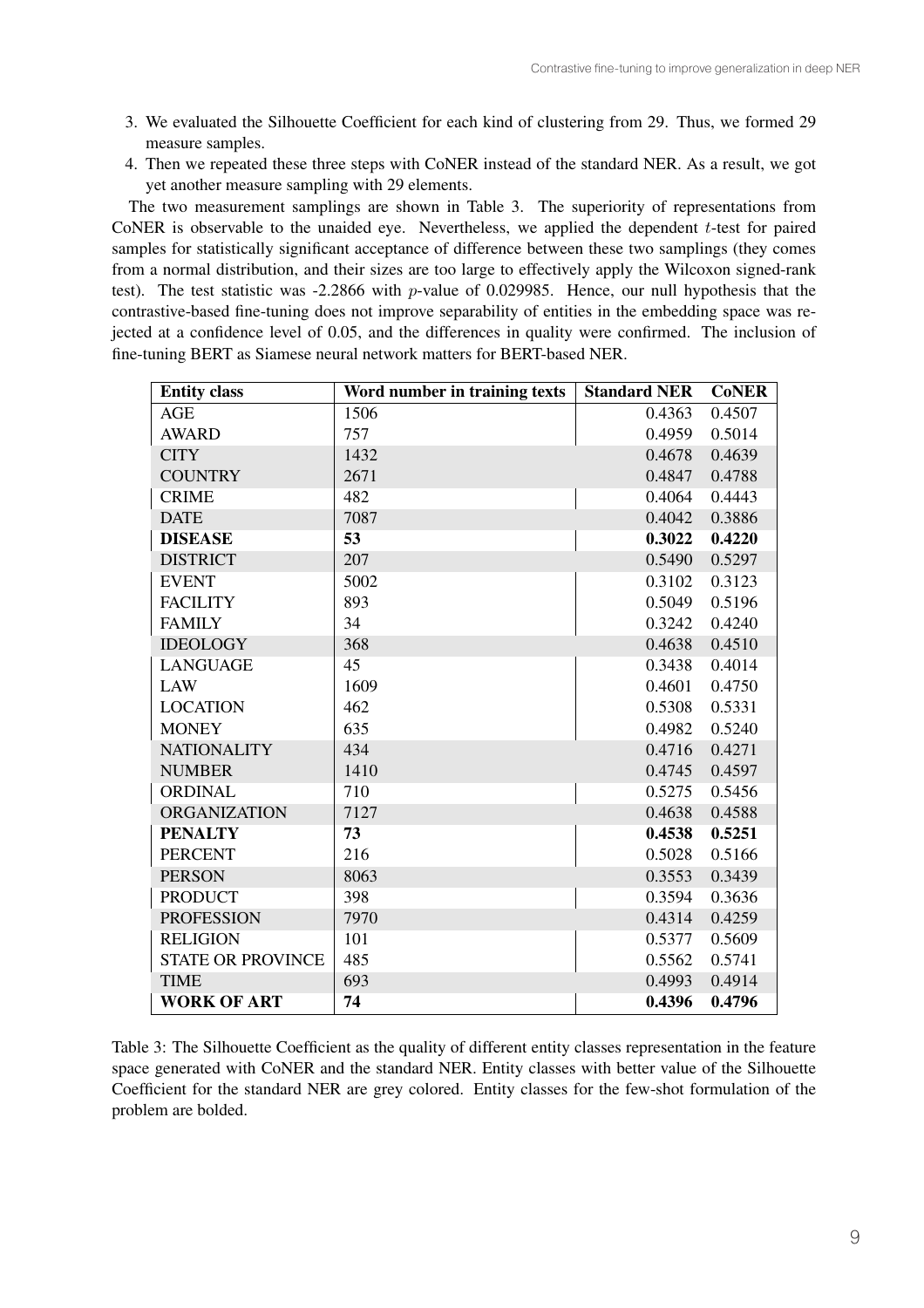### 4.3 When does CoNER make errors?

CoNER is good, but not the best according to the RuNNE competition leaderboard. CoNER makes some errors. Confucius said that "*people make errors according to the type of person they are. By observing their errors, you can understand humaneness*". Similarly, by observing algorithm errors, we can understand its generalization ability and some patterns of its work.

Most errors can be divided into two types:

- 1. The algorithm does not recognize nested entities of same entity class. For example, the phrase "*Центральный комитет Коммунистического союза молодёжи Китая*" (in English, "the Central Committee of the Communist Youth League of China") describes the organization, and also it contains three nested organizations and one nested location. Nested organizations are "*Центральный комитет*" (in English, "the Central Committee"), "*Коммунистического союза молодёжи Китая*" (in English, "the Communist Youth League of China"), and "*Коммунистического союза молодёжи*" (in English, "the Communist Youth League"). The nested location is "*Китая*" (in English, "China"). And our CoNER correctly recognizes the "parent" organization and its nested location, but it cannot find any "organization-in-organization".
- 2. The algorithm come across an ambiguous manual labeling. For example, the full text "*прессслужба филиппинского президента*" (in English, "press service of the Philippine President") was labeled as organization, but the same words "*пресс-служба*" (in English, "press service") were not labeled as a part of the organization entity in the text "*пресс-служба Светлогорского городского суда*" (in Englisn, "press service of the Svetlogorsk City Court").

The first disadvantage is not related to any fine-tuning scheme, and it was determined by the common architecture of proposed solution: entity outputs of neural network were developed without consideration of entity nesting of the same class (we considered that only entities of different classes could be nested). We are going to improve our algorithm on the basis of a special syntactical post-processing of the recognized entity that allows to find nested entities of the same class using noun groups in the "parent" entity.

The second disadvantage is not really significant, because it was explained by the incorrect manual labeling. Furthermore, this effect can demonstrate greater robustness of CoNER, because it does not allow us to discover non-existent patterns by over-adapting to manual labeling.

Also, the algorithm makes a lot of false negative errors for all entities in the few-shot task. This may be explained by the under-fitting effect for very rare entity classes.

## 5 Conclusion. What's next?

We have confirmed our hypothesis a bout the contrastive fine-tuning for the NER ta sk. We have also successfully performed error analysis and can apply this to improve our approach.

Further work may include two directions. First, recognition of nested entities of the same class will be implemented (for example, using a special syntactical-based postprocessing). Second, modeling of linguistic concept hierarchy (morphology - syntax - semantics) using a hierarchical multitask learning on both fine-tuning stages will be analyzed, because this technique can increase the generalization ability and reduce the vanishing gradient problem.

## Acknowledgements

The work is supported by the Mathematical Center in Akademgorodok under the agreement No. 075-15-2022—282 with the Ministry of Science and Higher Education of the Russian Federation.

Especially the author would like to thank his student and fellow-thinker Alexey Pauls for his help and support.